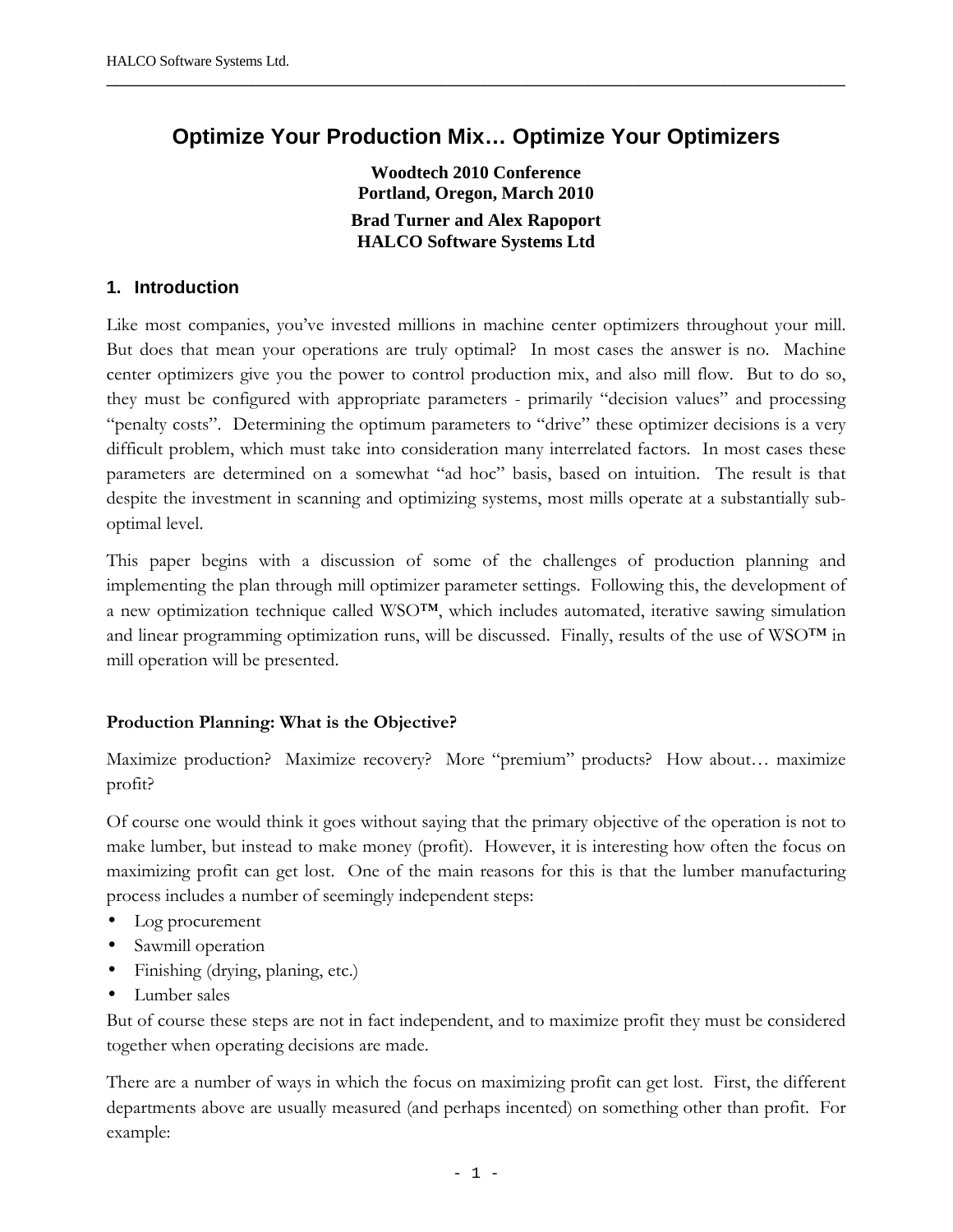- Log procurement: Minimize delivered log cost
- Sawmill operation: Maximize production, maximize recovery
- Finishing (drying, planing, etc.): Maximize production, minimize unit costs
- Lumber sales: Maximize sales average

While each of the above metrics at first glance may appear on their own to be appropriate, they certainly don't always equate to maximizing profit. For example, simply maximizing recovery in the mill, without consideration of mill flow (production rate) or lumber sales mix will certainly not maximize profit. Similarly, minimizing log cost without considering the impact on mill recovery and grade yield will also not maximize profit.

**──────────────────────────────────────────────────────────────────────────────────────**

Even with the eye squarely on the "profit maximization" target, how can one know whether a given production plan – and corresponding mill optimizer setup – is truly optimal? Lumber manufacturing is a very complicated business with complex relationships between the above steps. These are not easily quantified through standard analysis techniques such as cost accounting (which can in fact often lead one badly astray) or simulation analysis of individual steps in the process. The focus of this paper is thus the development of a system to determine optimum production plans that consider all the interrelated steps in the lumber manufacturing process, and the machine center optimizer parameters to implement the plan.

# **2. Machine Center "Optimizers"**

## **Local Optimization versus "Operations-Wide" Optimization**

Modern machine center optimizers, with their sophisticated optical scanners and powerful computers, are truly amazing machines. It is important to recognize, however, that while the individual machine center optimizers are quite sophisticated in their ability to scan logs, cants, and flitches, and project solutions into them, on their own they are also quite "dumb". By this we mean that, generally speaking, the systems find only a "local optimum" solution that maximizes value for the given single piece, but do not consider how the solutions fit into the overall production context, including:

- Required production mix (sales constraints)
- Mill flow (bottlenecks)
- Downstream processing constraints and capabilities

It is interesting to note that Applied Theory Associates (ATA), the early pioneers of edger and trimmer optimizers back in the 1970's, did not call their systems "optimizers", but instead "Maximizers". We believe that it is quite likely that this was not an accident, but that those behind ATA knew the difference between local optimization and true operations optimization.

Given this innate "dumbness" of mill optimizers, it is imperative that they be configured in such a way that the optimization decisions are driven to reflect the overall production considerations of mill flow and production mix. The optimizers are dumb, and so you have to be smart!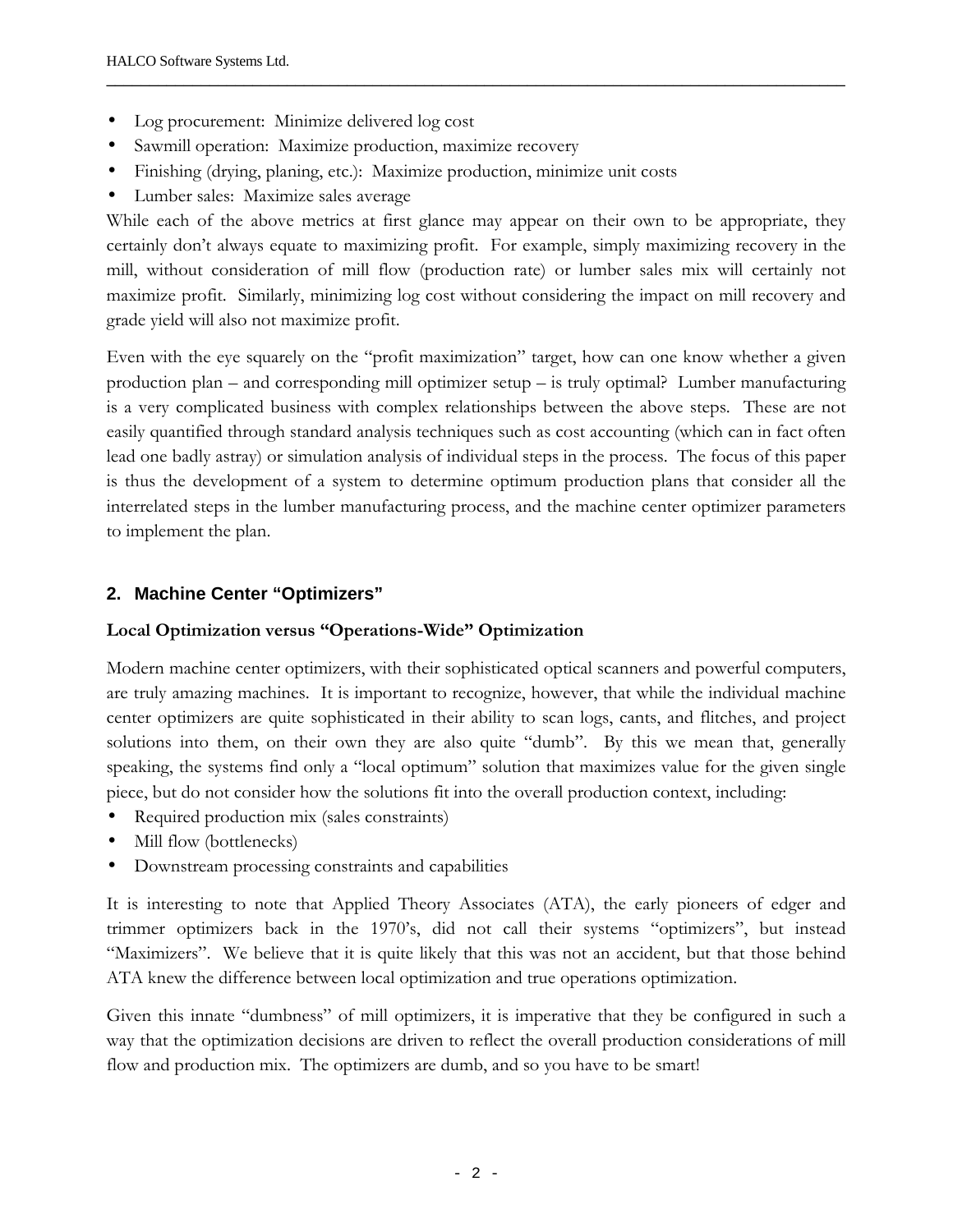#### **Mill Optimizer Operation: Key Optimization Parameters and Principles**

The operating principle of scanning and optimization systems is generally the same, regardless of machine center. The solution decision process is quite simple in principle:

**──────────────────────────────────────────────────────────────────────────────────────**

- 1. Scan the piece optically to determine the geometric, and in some cases biological characteristics
- 2. Chug away, considering all "possible" solution options for the piece (of course, this "chugging" typically takes place in several hundred milliseconds!)
- 3. Select the solution of maximum "value" for the given piece

Some discussion of key optimization parameters follows:

#### 1. Decision Values

The most important parameters which drive the optimization decisions are the "decision values", which are the product values specified for the different lumber products defined to the optimizer.

2. Wane Rules and Other Parameters

This is a subject for an entire seminar! We will, however, make the following brief points:

- Wane rules at each machine center should not be unrealistically loose or tight, but instead should be set to levels that realistically project piece yields considering the accuracy of the machine center. This typically means tightening wane rules slightly as you move upstream in the process.
- Other "solution-constraint" parameters such as minimum opening-face restrictions should be used only to ensure a sufficient face for feeding through downstream equipment, *not* to directly influence the product mix or mill flow.
- 3. Machine penalty costs

Penalty costs, such as edging penalties, are key to relieving sawmill flow bottlenecks. Correct use of these penalty costs allows you to maximize profit by resolving the trade-off between throughput and value. The concept of penalty costs is discussed more fully below.

## **3. Bottlenecks and Machine Penalty Costs**

Wikipedia defines bottleneck as "a phenomenon where the performance or capacity of an entire system is limited by a single or limited number of components or resources".

Every sawmill has one or more bottleneck. Sometimes the bottleneck is obvious: perhaps every time the front end of the mill runs well, the edger gets backed up and you have to stop processing logs until the edger catches up. This means of course that the edger is the bottleneck. Sometimes the bottleneck is less obvious. Often we'll hear "our mill doesn't really have a bottleneck". But that just means that downstream processing (the edger and trimmer) are not the bottleneck since they can take everything the primary breakdown sends their way. This, in turn, of course means that the primary breakdown itself (or perhaps the log preparation) is the bottleneck.

Sometimes the bottleneck can change depending on the operating condition. For example, perhaps when processing a large log diet the trimmer might be the bottleneck, while if you have a small log diet the primary breakdown might be the bottleneck.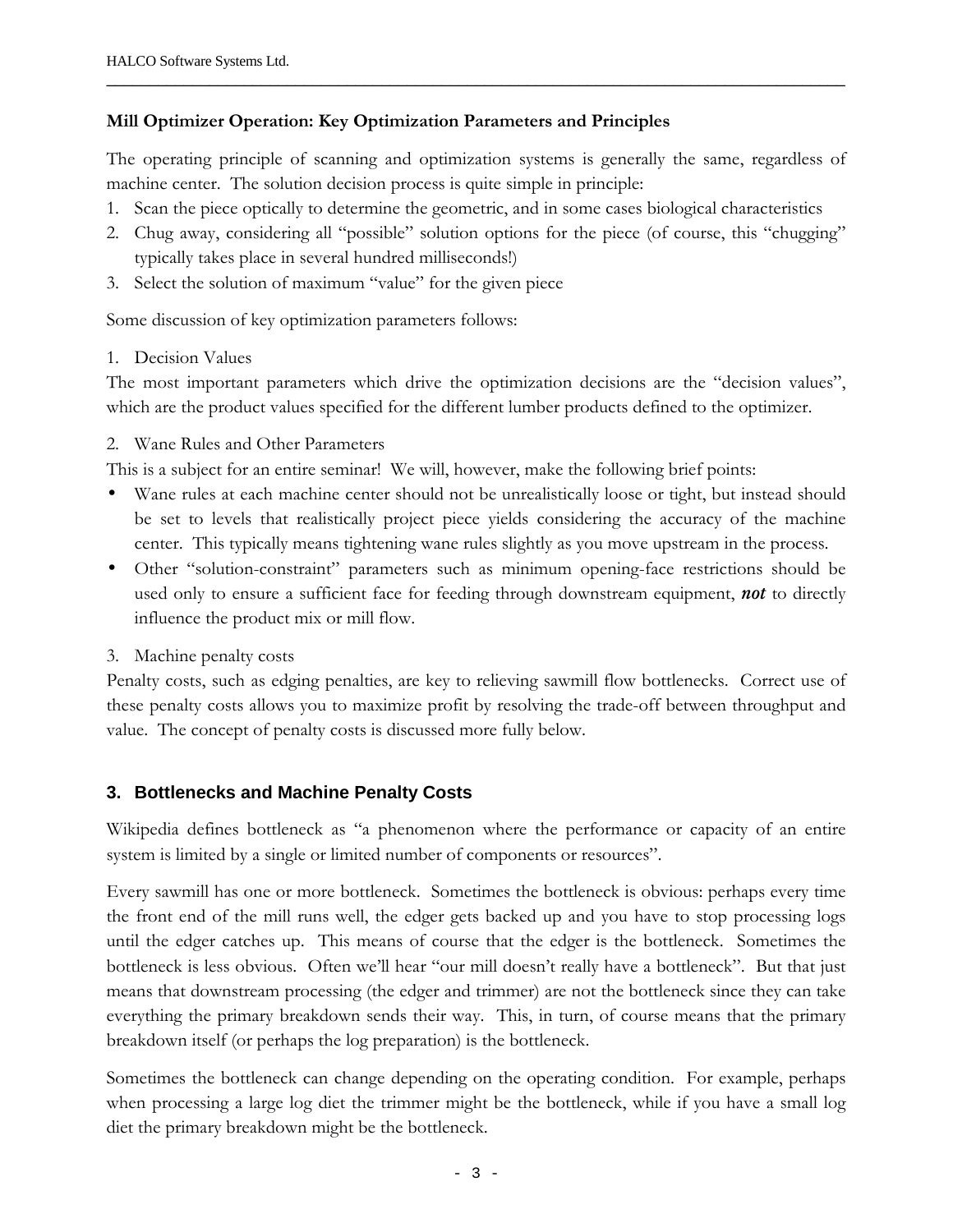#### **Relieving Bottlenecks**

Relieving bottlenecks can have a very significant impact on mill production, and overall profitability. There are two ways of doing this. The first way is through a change to the mill equipment itself, which may be something as minor as a change to PLC timing, or may involve a significant capital project such as installing a new, high-speed edger system. The second way is through controlling the mill's sawing patterns, to reduce the load on the bottlenecking machine.

**──────────────────────────────────────────────────────────────────────────────────────**

It is important to note the differences between these two methods of relieving bottlenecks. First of all, changing the mill equipment may in some cases mean a substantial capital project, whereas it costs nothing to make correct sawing pattern decisions. Secondly, once you've done a capital project to relieve a bottleneck, that doesn't mean the mill no longer has a bottleneck; as stated above, every mill has a bottleneck. By relieving one bottleneck, you have likely just shifted the bottleneck to another machine center. And so *there will always be a benefit by making correct sawing pattern decisions that recognize the mill bottleneck*.

For an enlightening, and rather entertaining, introduction to the theory of constraints and bottlenecks, we recommend reading "The Goal: A Process of Ongoing Improvement", by Goldratt.

#### **Relieving Bottlenecks through Correct Sawing Pattern Decisions**

Consider, for example, a mill where the back end (trimmer) is the bottleneck. In this case, every trimmer lug is a very valuable commodity! And so you must consider what you want to fill that lug with.

Do you want to fill that lug with a 1x4x8', or would you rather fill it with a more valuable product?

Or, let's consider a waney 2x6x20' piece being scanned at the trimmer, that could either be:

- trimmed to  $2x6x14'$  at \$4.10 (\$293/Mbf)
- reman-edged to  $2x4x20'$  at \$4.15 (\$ 311/Mbf)

But, reman edging would require the piece to be dropped out, then returned to the trimmer again after edging. If the bottleneck is the trimmer, do you really want to use that additional trimmer lug to increase the piece value by \$0.05? Or, can that lug be put to more profitable use processing another piece, hence allowing the overall mill production rate to increase?

Thousands of decisions like the above are being made every shift, by both the primary breakdown optimizer and the downstream mill optimizers. Configuring these optimizers correctly, through use of the correct decision values and penalty costs, can have a very significant impact on the bottleneck machine loading, and hence the mill production.

## **Penalty Costs**

Penalty costs are a very simple, yet highly effective means to control optimizer sawing pattern decisions to recognize the mill bottleneck.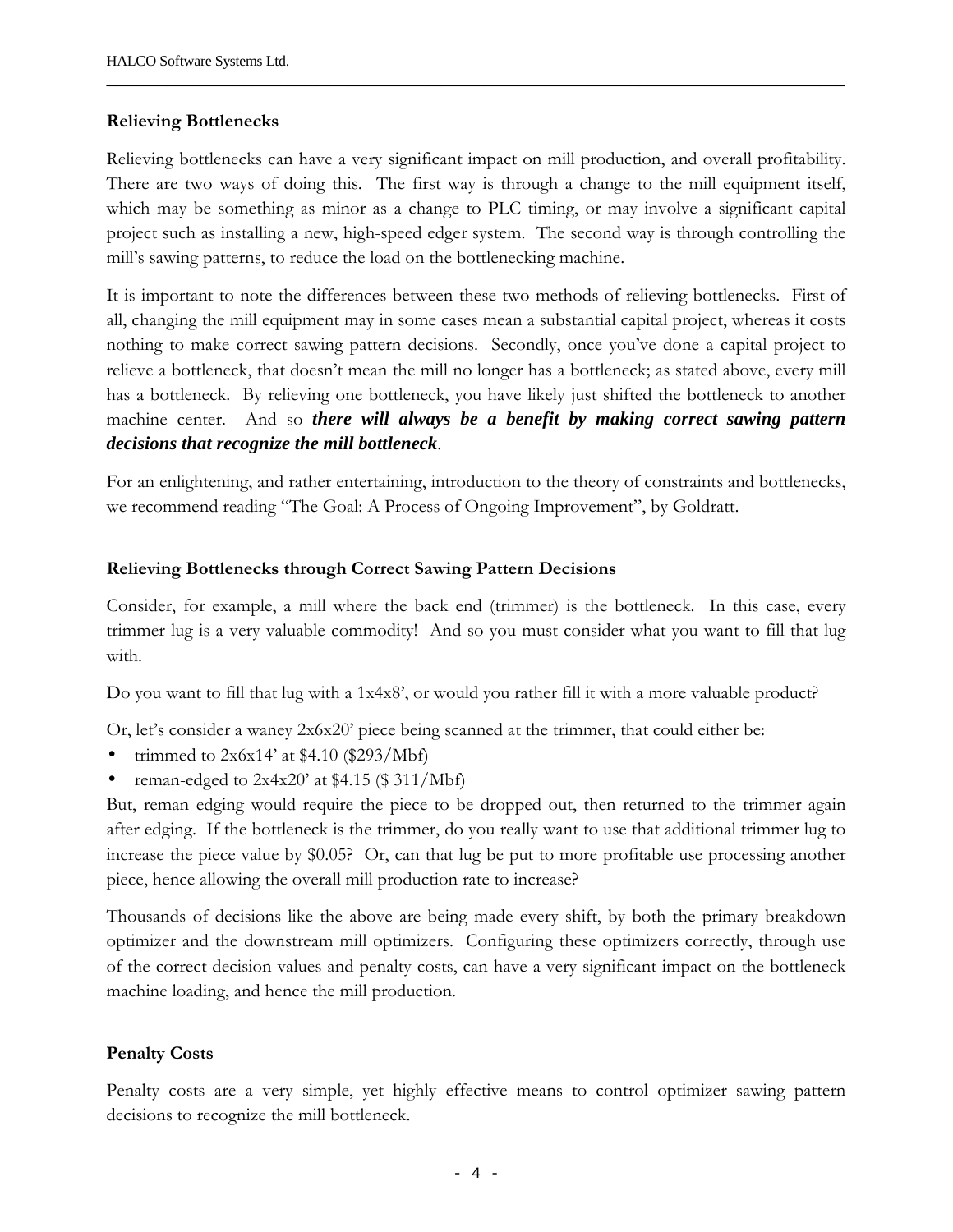Let's consider the trim versus reman-edge decision described above. Most trimmer optimizers allow the user to specify a reman penalty to control the loading of the reman edger (and, indirectly, the loading on the trimmer itself since the reman piece will have to pass through the trimmer again). In the example above, if a reman penalty of \$0.06 was defined to the trimmer optimizer, this "penalty cost" would be subtracted from the value of the re-edged piece, thus making the options considered:

**──────────────────────────────────────────────────────────────────────────────────────**

- trimmed to  $2x6x14' = $4.10$
- reman-edged to  $2x4x20'$  = \$4.15 \$0.06 = \$4.09

Therefore, with a reman penalty of \$0.06/piece or higher, the trimmer would choose to trim the piece to 2x6x14' and send it straight to the sorter, rather than dropping it out to the reman edger.

The following example illustrates how penalty costs could be used to control mill flow to recognize bottlenecks at any machine center. Consider the following sawing patterns for an approximately 7.75" SED log, both of which produce the same volume of lumber. If solution values were equal, then which pattern is the most attractive will depend on the bottlenecks in the mill.



Most primary breakdown optimizers allow the user to specify penalty costs for sideboard edging and cant board reman-edging, thus managing edger loading. Similarly, most trimmer optimizers allow the user to specify a reman penalty cost, hence controlling reman machine and trimmer loadings.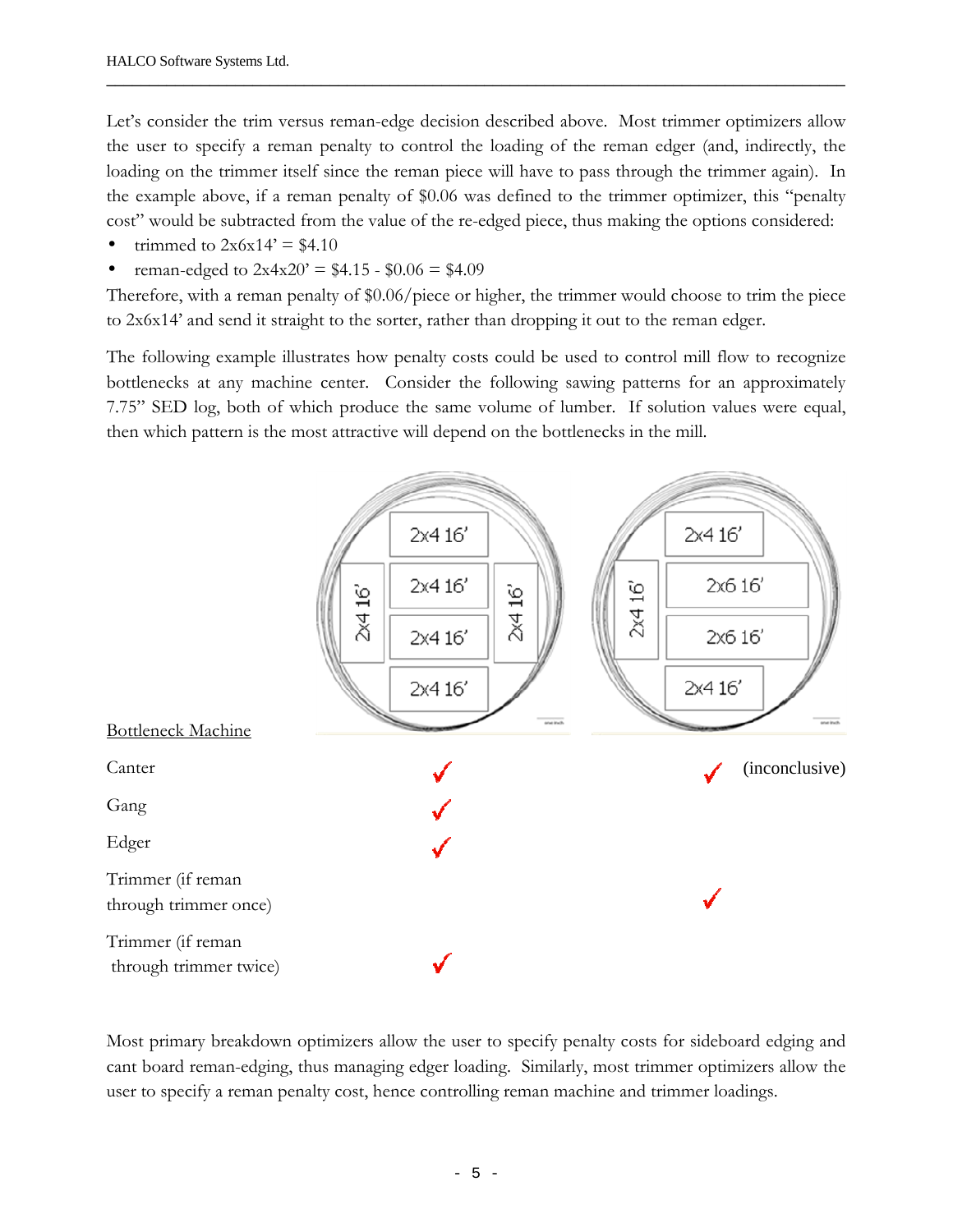Surprisingly, we are aware of only one primary breakdown optimization vendor that allows a penalty cost to be defined for primary breakdown machine time (and even then, this feature is only included if specially requested by the mill). This means that most primary breakdown optimizers will choose a sawing pattern with saw cuts processed at, say, 225 fpm over a "chip-only" sawing pattern processed at 350 fpm, if the "with saw cut" pattern is valued at \$0.01 more. This is an area where we feel the primary breakdown optimization vendors need to improve.

**──────────────────────────────────────────────────────────────────────────────────────**

## **4. Common Production Planning Challenges**

#### **Non-Linearity**

This is a problem that will be familiar to anyone charged with maintaining mill optimizers. You're told, for example, that you need to increase the volume of 2x4x16' to satisfy some orders. So, you increase the optimizer decision value by \$3… nothing happens. You increase it another \$5… it goes up a bit, but not what you need. You increase it \$5 again and… you get way more than you wanted! Not only that, but the rest of the production mix has all of a sudden gone bad.

To illustrate this phenomenon, a series of SAWSIM $^{\circledR}$  sawing simulation runs was executed. Starting with a baseline production scenario, the price of  $2x4x16'$  was increased in \$5 increments. The percent increase in 2x4x16' volume tallied for each \$5 increment is shown in the following chart:



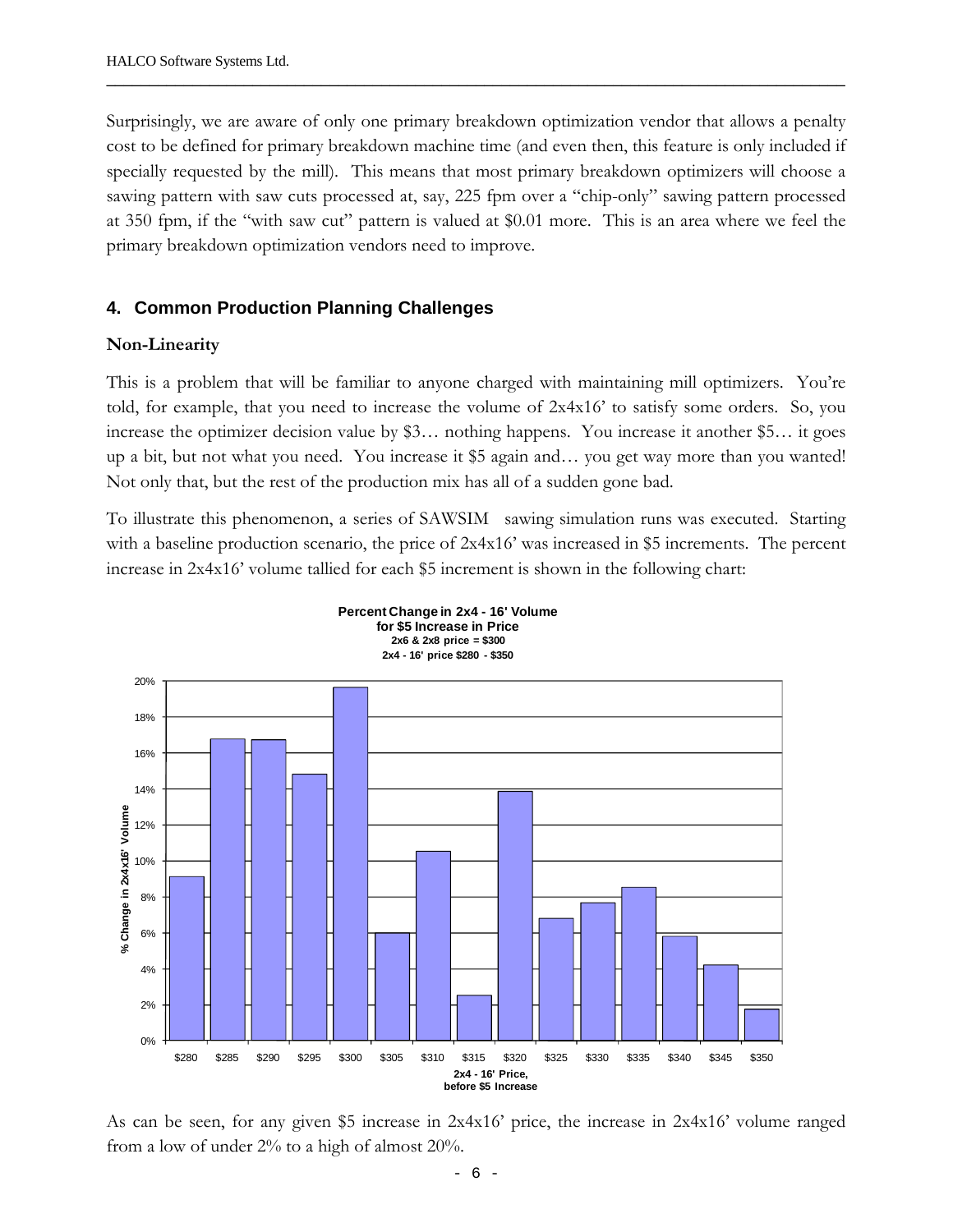An additional challenge is that as the volume of  $2x4x16'$  increases, the production of the other products do not decrease proportionally, as shown in the following chart:

**──────────────────────────────────────────────────────────────────────────────────────**





As shown in the chart, the increase in 2x4 volume has come mostly at the expense of 2x8x16, with the 2x6x16 volume remaining relatively stable. So, not only is what will happen to the volume of a given product as you change its decision value unknown, what's also unknown is what effect it will have on the volume of every other product you produce. In the end, managing production mix by changing optimizer decision values truly is like juggling fish!

This non-linearity (or "jumpiness") of the change in product volumes to a change in optimizer decision value complicates mill optimizer setup considerably. Traditionally, this has meant either ongoing "trial and error" changes in actual mill operation (costly in terms of sub-optimal mill operation) or the requirement for many simulation runs on the mill's primary breakdown optimizer simulator, which are costly in terms of personnel time. *And both of these methods still result in a production plan that is inherently sub-optimal*.

## **Lumber Length Mixes, and Home Center Production**

While mill optimizers make sawing solution decisions on the basis of individual product (size x length) values, the reality at many mills is that most lumber is sold in lumber length mixes. This situation is made further challenging when commitments for home center ("big box") production are added.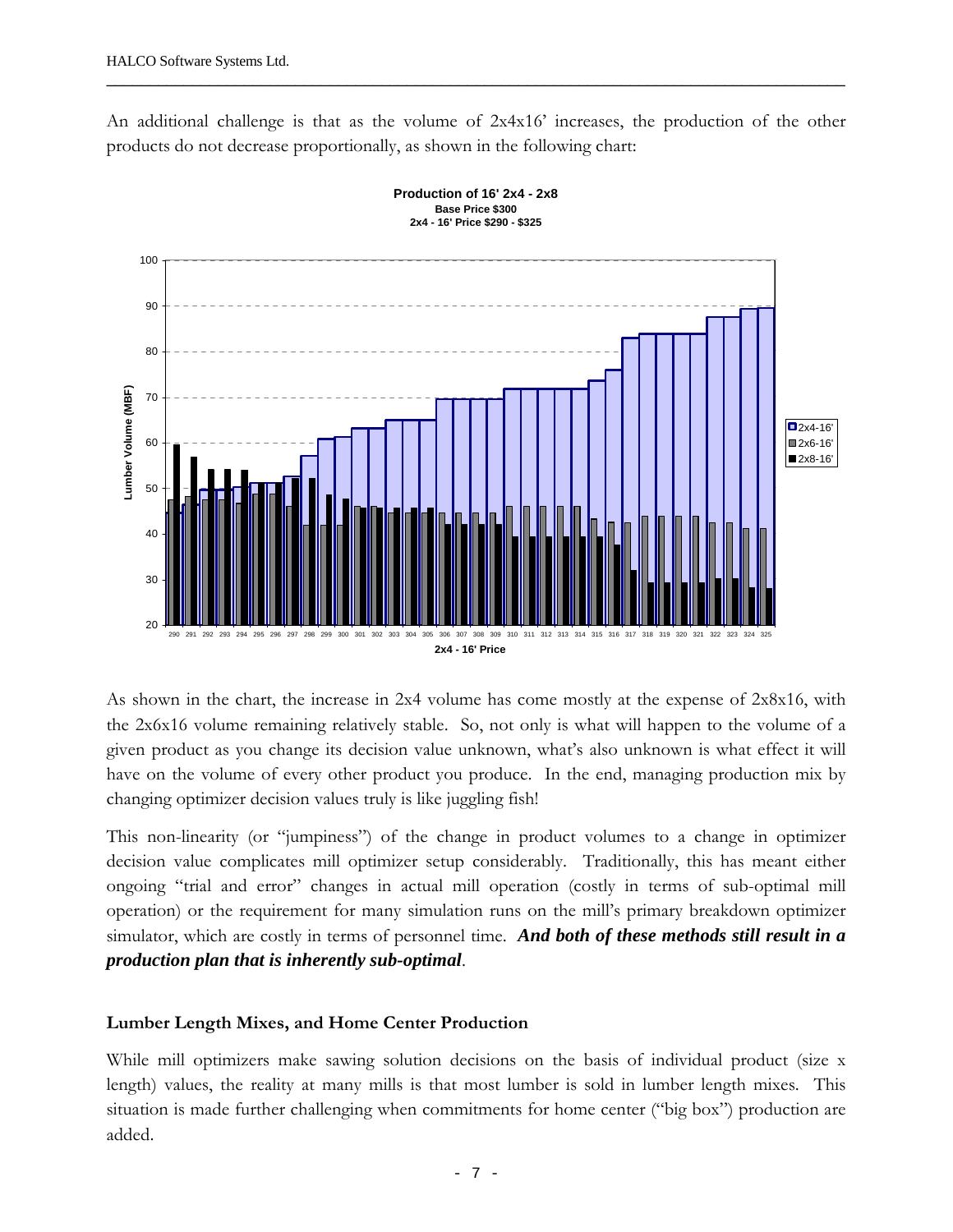Home center production typically adds two challenges to the mill production planning:

- 1. The requirement for low wane (or wane-free) lumber
- 2. The length mix required for the home center products, which is typically different than the length mix required for "traditional" structural lumber markets

**──────────────────────────────────────────────────────────────────────────────────────**

The requirement for wane-free lumber can be addressed in a couple of different ways:

- 1. Just pull wane-free lumber in the planermill, without changing the sawmill optimizer wane parameters to push wane-free production. This may be the correct approach if the home center products represent only a very small percentage of total sales.
- 2. Add a "home center" (low wane) product to the sawmill optimizers, to drive decisions to produce more wane-free products. This is the preferred approach if a significant volume of home center production is required. Note that in this method an additional home center (low wane) product is added to the optimizer setup, in addition to the standard wane product. In almost no cases should you simply tighten the wane allowance on your standard wane product, effectively considering only low-wane products.

The length mix issue is a very tricky one. What if your home center customers want primarily shorts (10' and 12'), while your traditional framing markets want 16's & 20's? Rather difficult, when the products are coming from the same logs! Similar length-mix challenges can exist between #1/Select Structural and #2/Standard.

Generally speaking, these length mix issues cannot be addressed with optimizer decision values alone. Instead, they typically must be addressed with a comprehensive plan considering:

- log bucking;
- optimizer decision values; and
- finished-product operations such as cut-in-2 or package sawing.

Development of these comprehensive plans was a primary focus of this project.

# **The "Optimization Guru"**

At many mills, production planning and optimizer setup is under the control of one "optimization guru". Having all this knowledge inside one person's head is a significant problem, as it leaves the mill very much exposed should they lose that one person.

One of our objectives in developing this system was to develop a systematic method for determining optimum production plans and the mill optimizer parameters to implement the plans. By having a systematic method, it is much easier to transfer this knowledge within organizations.

# **5. Objective of the WSO™ Model Development**

The objective of the WSO™ project was to develop a systematic method to determine the operating strategy (production plan) and the set of optimizer decision values and machine penalty costs, to maximize the sawmill's income, considering:

• Log costs and availability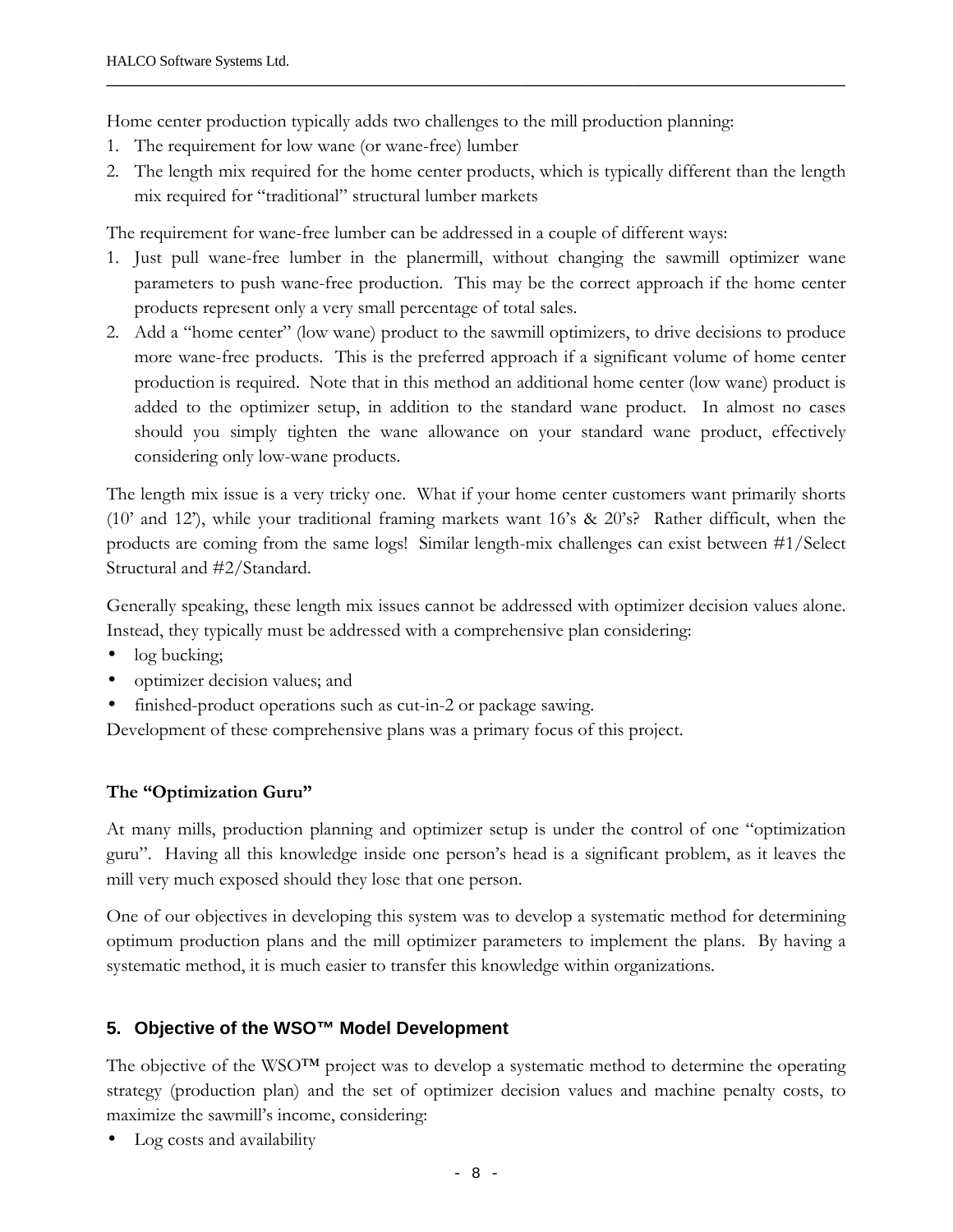- Machine rates
- Time available per machine centre
- Downstream processing options, costs, and constraints
- Lumber prices and market demands
- Byproduct prices

Because the above conditions are constantly changing, so will the optimum operating strategy. Consequently, it was important that the system allow calculation of a new production plan in an efficient, systematic way.

**──────────────────────────────────────────────────────────────────────────────────────**

# **6. System Description**

#### **Description of a Typical Supply Chain**

The fiber flow that transforms logs into lumber and byproducts will have, in the majority of cases, six instances where decisions can be influenced:

- 1. Log purchasing
- 2. Stem- and log-bucking
- 3. Sawing
- 4. Drying
- 5. Finishing and grading
- 6. Selling



Making an operating plan that optimizes this supply chain involves making a set of coordinated decisions throughout these six influence-points. All these decision points, with the exception of sawing, have the commonality of having a finite, and thus countable, set of solutions. For example, in the case of drying, the options are to dry or to leave green. In finishing and grading, one can decide to pull an appearance product, or leave these in to increase the potential value of the #2&Btr tally. Even in the case of bucking the solutions, although often many, can be counted (though a comprehensive bucking simulation program is required to tally them). The significance of being able to count the solutions is that one could develop well-defined equations to represent the fiber transformation. For example, we could write the expected volume of 2x4, 16', Economy as:

FinishedVolume[2x4-16'-Economy] =  $0.05$  DryVolume[2x4-16']

Meaning that we expect 5% of the overall volume of 2x4 16' to grade as Economy.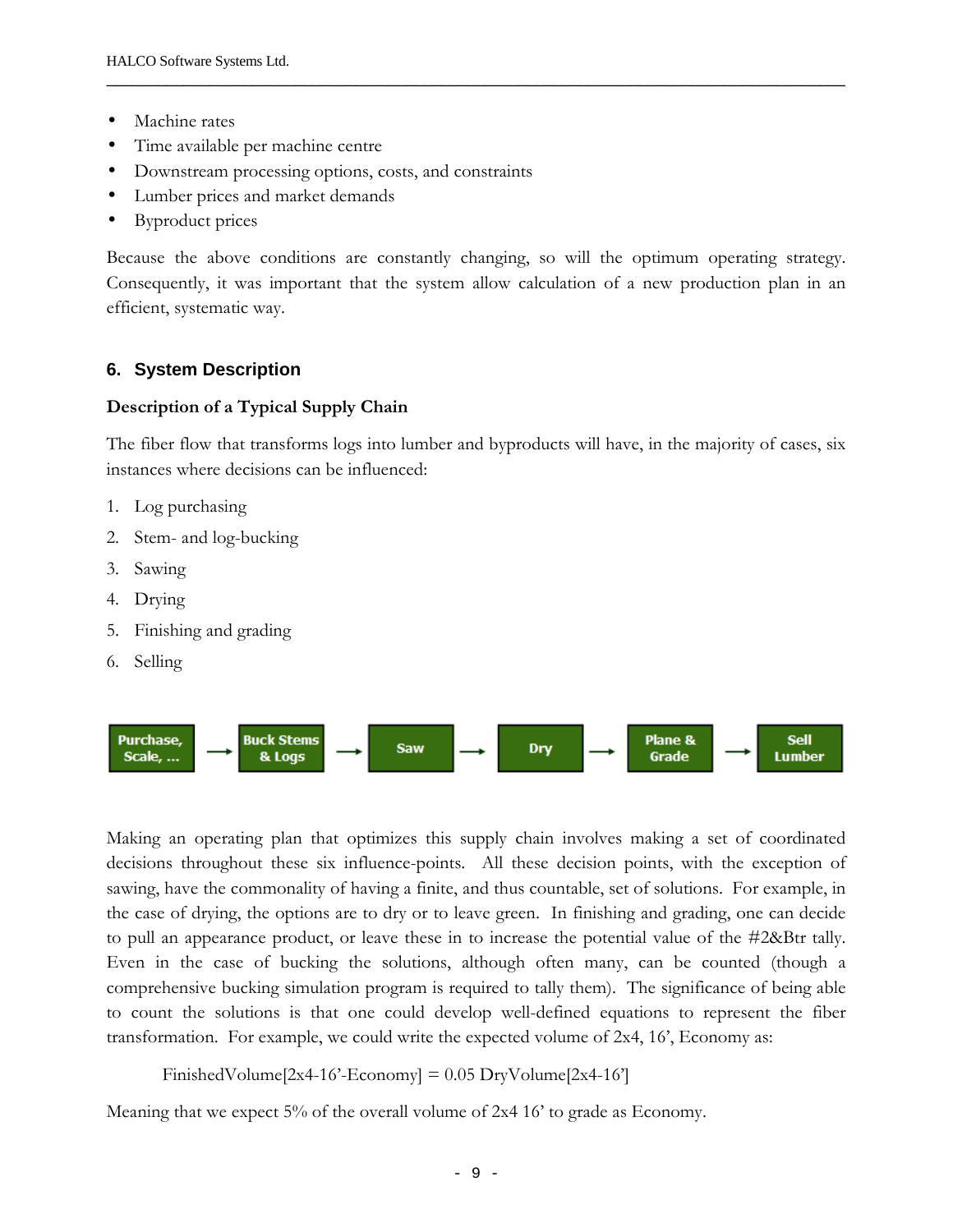The ability to write a set of simultaneous equations to represent the entire fiber flow means that existing mathematical techniques could be used to solve these equations to determine the solution that maximizes profit. One such technique is *Linear Programming*.

**──────────────────────────────────────────────────────────────────────────────────────**

Linear programming is a widely-used method to determine optimum allocation of raw materials and production methods to optimize the overall profitability of manufacturing processes. It is attractive for applications such as this because it is simple, robust, and can handle large, complex problems.

This is all very good, until we try to include sawing as part of the model. The main issue is that one cannot develop equations that would predict the expected volume of each lumber item as a function of lumber values, machine penalties and other parameters. For starters, because of the continuous nature of lumber values, there are an infinite number of lumber-value and machine penalty combinations. Second, the nonlinearity described above makes it impossible to write an equation that could actually be solved using standard mathematical tools. So, how do we include sawing as part of the model?

## **The WSO™ Solution: Linear Programming and Simulation**

When one needs to predict the outcome of a system with the non-lineal nature of a sawmill, simulation is often the best alternative. The simulator needs to be capable of predicting not only what products will be recovered when using the same set of parameters as the mill, but also the machine loadings. For this, the simulator should be capable of calculating accurately the machine speeds, expected gaps, and hence processing times at all machine centers as they would occur in the sawmill.

Having simulated a set of lumber values, machine penalties and other relevant parameters, the simulation solution is included in the model to be solved by linear programming. Apart from all the different decisions described above, and the expected sawing results, the model should include data on the availability of resources (logs, time in the sawmill, kilns and planer, etc) as well as lumber demands, either by tally or by single product. The linear program will then solve by choosing the best set of bucking, drying, finishing and selling decisions for the given set of sawing results that was included in the model.



# All solution options known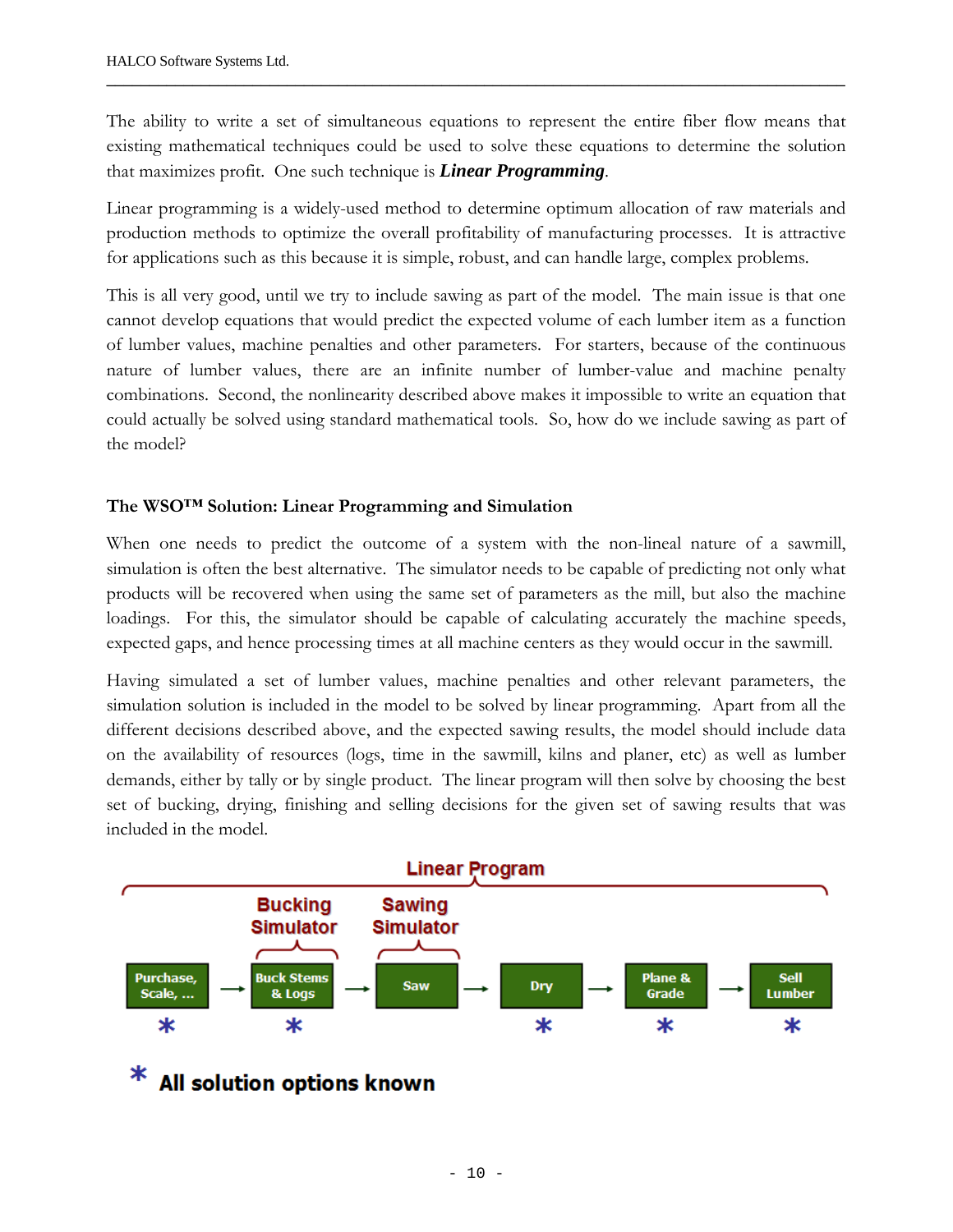After solving, apart from the optimal solution described by the best alternatives, the linear program produces what are called marginal values, or shadow prices. These values indicate, for those resources that are limiting (constraining the solution), what the value of additional units of each such resource would be. For example, a resource might be the time at a bottlenecking machine center in the sawmill, say the edger; the marginal value of the edger would indicate the expected lift in profit if more time was available at this machine center. In the case of a mill that sells its lumber as tallies, each of the components of the tally is a resource. Often there will be one, or a few, items that are in shortage thus preventing more of other lengths being sold in a tally. In this case the marginal value of the products in short volume can be extremely high, as any increase in the volume of that product can also allow other lengths to be included in the tally.

**──────────────────────────────────────────────────────────────────────────────────────**

What WSO™ does after the linear programming solution is an automated analysis of the solution, looking at what resources are limiting and their marginal values, and establishes the parameters for a new sawing simulation. Where a machine was limiting, WSO™ will suggest a higher penalty cost. Where a lumber item was scarce, WSO™ will suggest a higher decision value. This new sawing simulation solution is then used for a new model run, which is solved and re-analyzed to produce yet another sawing simulation. Each round of linear programming optimization and sawing simulation is called an iteration. Note that all iterations will have the same alternatives for all processes except sawing, but it is possible - and quite likely - that different solutions for the non-sawing processes will be selected by the linear programming solution in each iteration.



The objective of these iterations is to converge to an optimal solution. Such a solution will combine the optimum set of optimizer values with optimum decisions for all other processes. However, moving through the iterations needs to be done in a 'smart' manner. Being too aggressive in the change of lumber values and machine penalties will mean overshooting targets. This often results in cycling, for example having successive iterations alternating between bottlenecking at the edger, then the trimmer, but never quite balancing both optimally. Or it can result in iterations that do not converge to an optimum. Conversely, moving too slowly through the iterations will often mean not reaching the optimum in a timely manner. A significant part of the effort of developing WSO™ went into finding the optimum algorithms to yield a converging solution in a timely manner.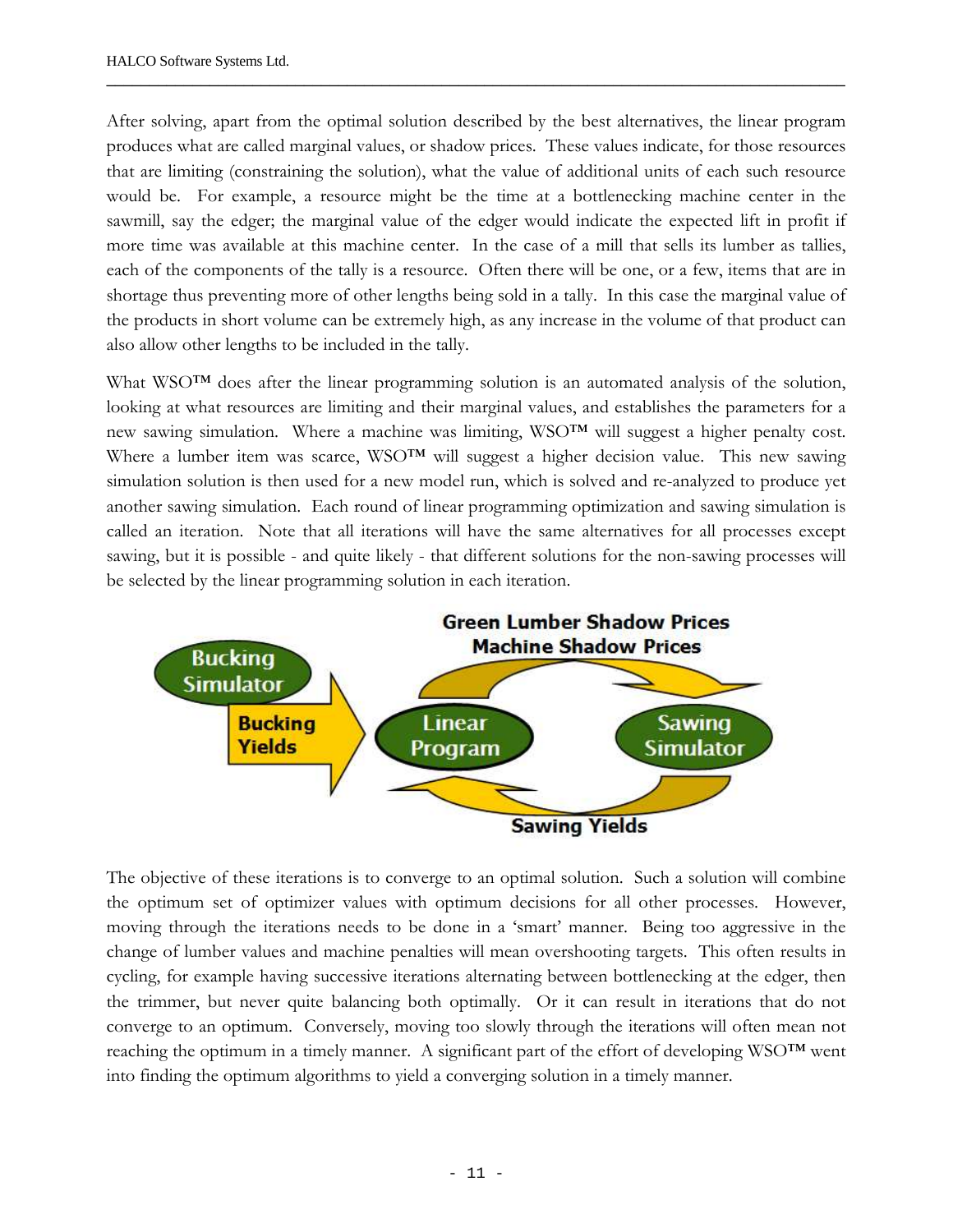## **7. Results**

In practice, WSO™ results have proven to quite accurately predict the sawmill's outcome. Of course, the basis for this is a carefully calibrated sawing simulation model.

**──────────────────────────────────────────────────────────────────────────────────────**

WSO™ will drive production to satisfy the defined sales mix constraints while increasing throughput. Both these metrics are simply consequences of the main driver: profit maximization. A better production mix – achieved from accurate decision values – will translate into higher sales averages. A higher production rate – achieved from accurate penalty costs – will translate into increased production. Of course, higher sales averages and production will translate into higher profits.

#### **Satisfying Product Mix Constraints**

Product mix constraints are usually defined as min/max sales mix limits by length for a given lumber size. Also, min/max proportions by size as a function of total production is often a requirement. Controlling the length distribution is best done by applying a set of bucking rules, or log target mixes, that will produce a log mix in the right diameters and lengths that will produce the desired length distribution for each size. Controlling the size distribution is done by applying a set of lumber decision values that will drive the samwill's optimizers towards the desired production.

Usually, the more sizes included in the desired mix, the more iterations it might take to converge to a set of decision values that will produce such a mix. The following example shows a case where 5 sizes  $-2x4$  to  $2x12$  – were required in the following proportions:

|        | .        | יש נ<br>-^~<br>$\sim$ | י בי<br><b>ZYO</b> | ำเ  | "<br>- 14 |
|--------|----------|-----------------------|--------------------|-----|-----------|
| ı uı y | n.<br>70 | ۰.<br>70              | 401<br>70          | 14% | 7٥        |

|             | 2x4 | 2x6 | 2x8   | 2x10 | 2x12 |
|-------------|-----|-----|-------|------|------|
| Target      | 31% | 24% | 11%   | 14%  | 19%  |
| Iteration1  | 24% | 39% | $1\%$ | 17%  | 19%  |
| Iteration4  | 20% | 32% | 6%    | 21%  | 20%  |
| Iteration7  | 24% | 25% | 16%   | 10%  | 26%  |
| Iteration10 | 26% | 22% | 15%   | 15%  | 22%  |
| Iteration13 | 26% | 22% | 14%   | 16%  | 21%  |
| Iteration16 | 31% | 18% | 6%    | 24%  | 20%  |
| Iteration19 | 29% | 21% | 9%    | 22%  | 20%  |
| Iteration22 | 29% | 22% | 14%   | 15%  | 19%  |
| Iteration25 | 29% | 22% | 16%   | 15%  | 19%  |
| Iteration28 | 26% | 23% | 12%   | 22%  | 17%  |
| Iteration31 | 28% | 22% | 13%   | 16%  | 21%  |

To simplify the view of the results, only results for every third iteration will be shown. Here is a table and chart showing the convergence of each size to the target:

By Iteration 31, all products are within 3% of target.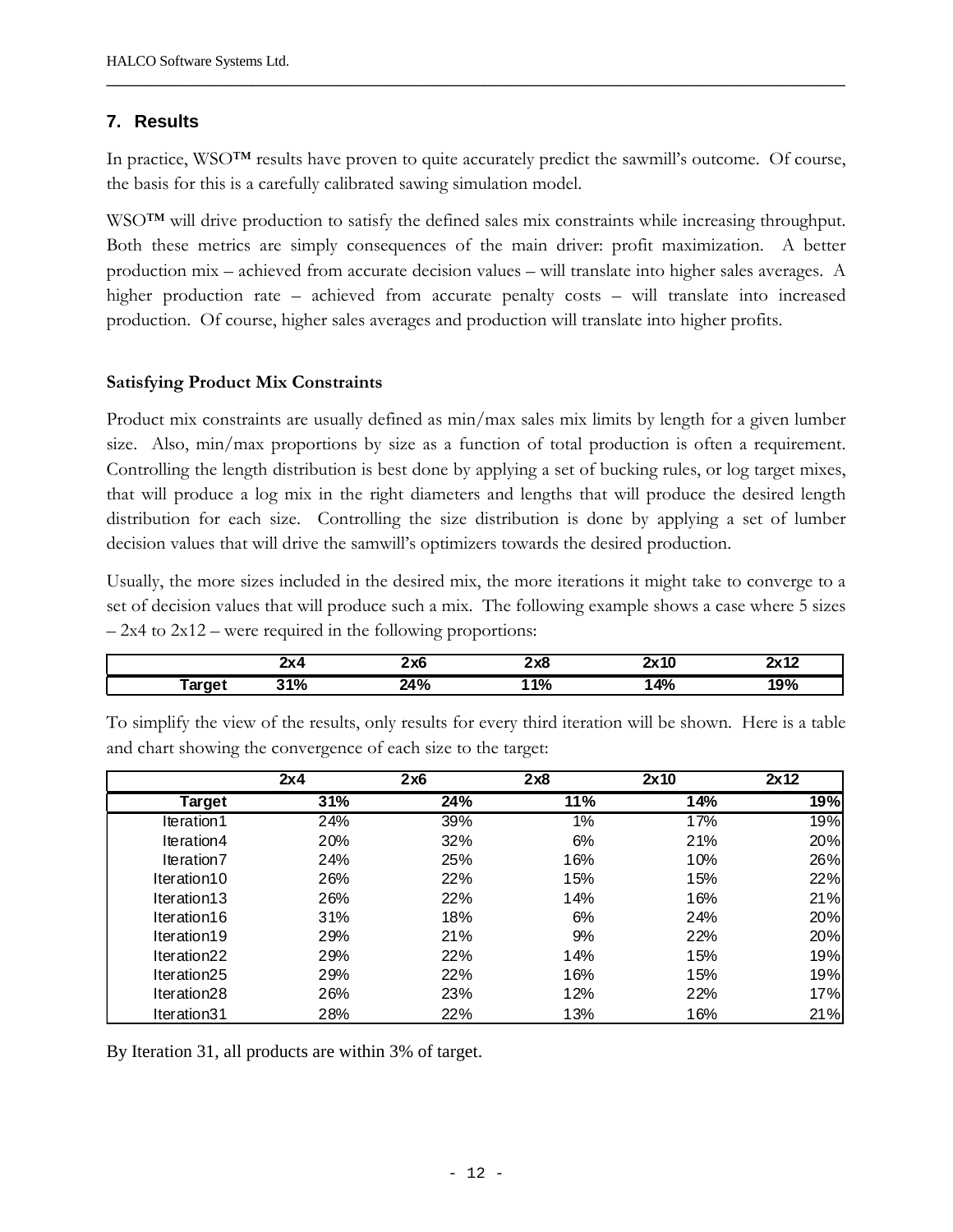

#### **Increase in Throughput**

The following example illustrates how effective use of machine penalties resulted in throughput increases. The mill in question operates a canter twin, followed by a gang, a horizontal resaw, an edger and a trimmer. The gang and the horizontal will never limit production, so the penalty costs were applied to the canter, the edger and the trimmer.

The following table shows the percentage of time available per machine for each iteration. Where a machine shows a 0%, it means that it is a limiting, bottleneck machine.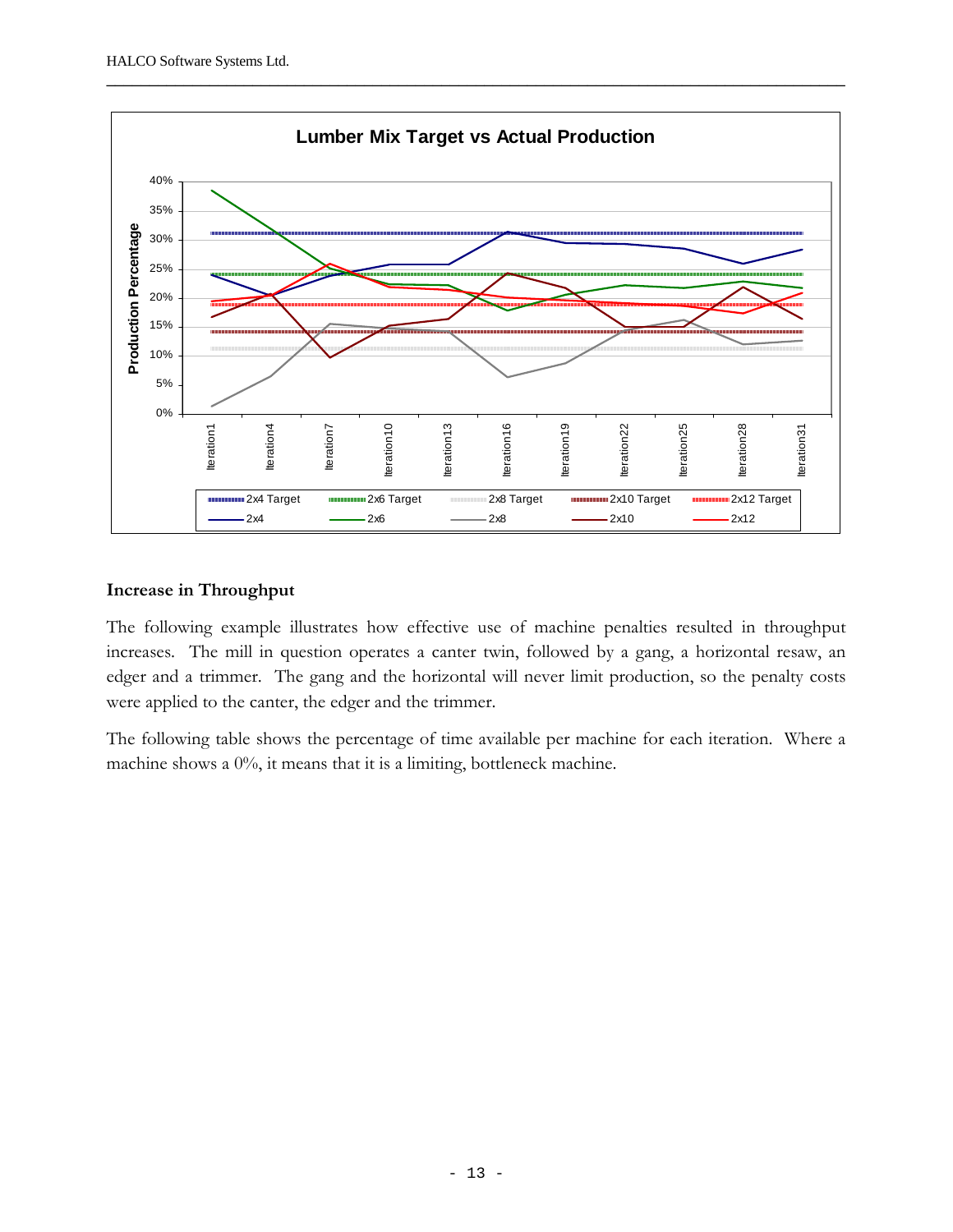|             | Canter | Edger | Trimmer | Prod Rate [Mbf/Hour] |
|-------------|--------|-------|---------|----------------------|
| Iteration1  | 15%    | 0%    | 9%      | 48.2                 |
| Iteration2  | 18%    | 0%    | 9%      | 47.2                 |
| Iteration3  | 4%     | $0\%$ | 9%      | 55.2                 |
| Iteration4  | 5%     | 0%    | 5%      | 54.6                 |
| Iteration5  | 3%     | 0%    | 0%      | 54.9                 |
| Iteration6  | 7%     | 1%    | 0%      | 51.5                 |
| Iteration7  | 0%     | 4%    | 3%      | 57.2                 |
| Iteration8  | 4%     | 3%    | 0%      | 53.7                 |
| Iteration9  | 0%     | 1%    | 3%      | 57.6                 |
| Iteration10 | 3%     | 0%    | 0%      | 54.6                 |
| Iteration11 | 0%     | 1%    | 3%      | 56.8                 |
| Iteration12 | 2%     | 2%    | 0%      | 55.1                 |
| Iteration13 | 0%     | 0%    | 2%      | 56.8                 |
| Iteration14 | 2%     | 2%    | 0%      | 55.5                 |
| Iteration15 | 0%     | 2%    | 4%      | 57.4                 |
| Iteration16 | 0%     | 0%    | 1%      | 56.9                 |
| Iteration17 | 3%     | 0%    | 0%      | 54.9                 |
| Iteration18 | 0%     | 0%    | 3%      | 57.3                 |
| Iteration19 | 0%     | 0%    | 1%      | 56.9                 |
| Iteration20 | 2%     | 0%    | 0%      | 55.5                 |

At first, the edger limited the production (bottlenecked), and both the canter and trimmer had significant slack times. At this point the production rate did not reach 50 Mbf per hour. By the 9th iteration, the three potentially limiting machines had been brought to balance, resulting in production rates of over 57 Mbf/hour.

**──────────────────────────────────────────────────────────────────────────────────────**

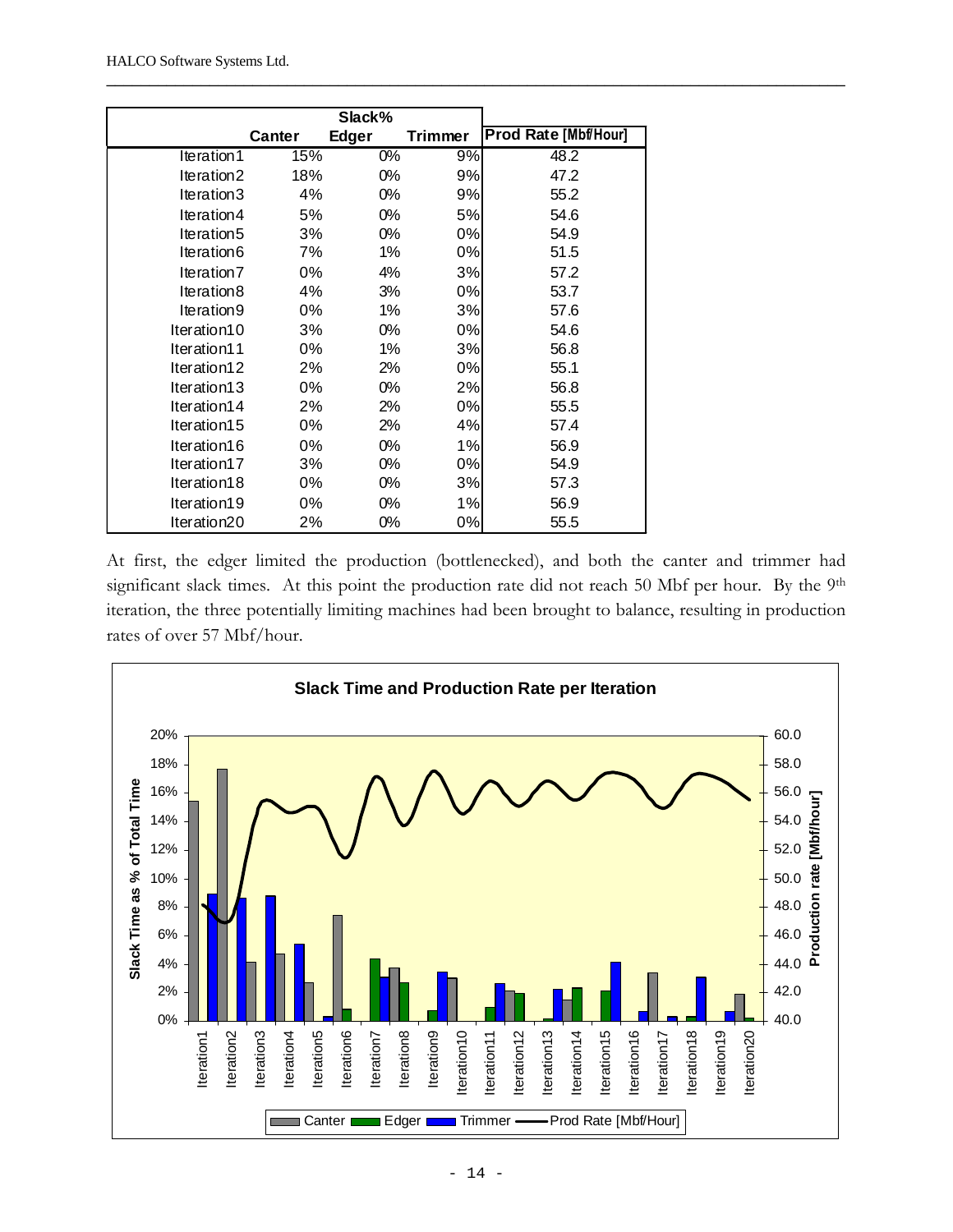

**──────────────────────────────────────────────────────────────────────────────────────**

The following chart shows the progression of the penalty costs per iteration:

Note that the edger's penalty increases until it no longer limits production, at that point it is lowered resulting in the edger limiting again. Its penalty is then increased again at a lower rate through the iterations, until it no longer limits (in iteration 14). At that point the penalty is lowered again and then increased at an even slower rate. The canter and trimmer penalties follow the same trends.

# **8. Conclusions**

Ultimately, WSO™ does what many mills already do when planning a production run: it simulates a set of values to foresee what will happen in the mill. However, it takes this practice to the next level by including penalty costs (which very few mills use), alternatives for other processes, and by establishing an automated mechanism to repeat the process many times using an algorithm to arrive at an optimal decision set. It also uses a sawing simulator that was designed for such purpose, as opposed to online optimizers that – although excellent at the computational efficiency required for an online application – lack the accuracy to predict production mixes and machine loadings to the level of detail that is required for this application.

WSO™ also provides a tool that can be used by anyone in the organization, removing the need for gurus. It also provides common ground for log purchasers, lumber sellers and process people to